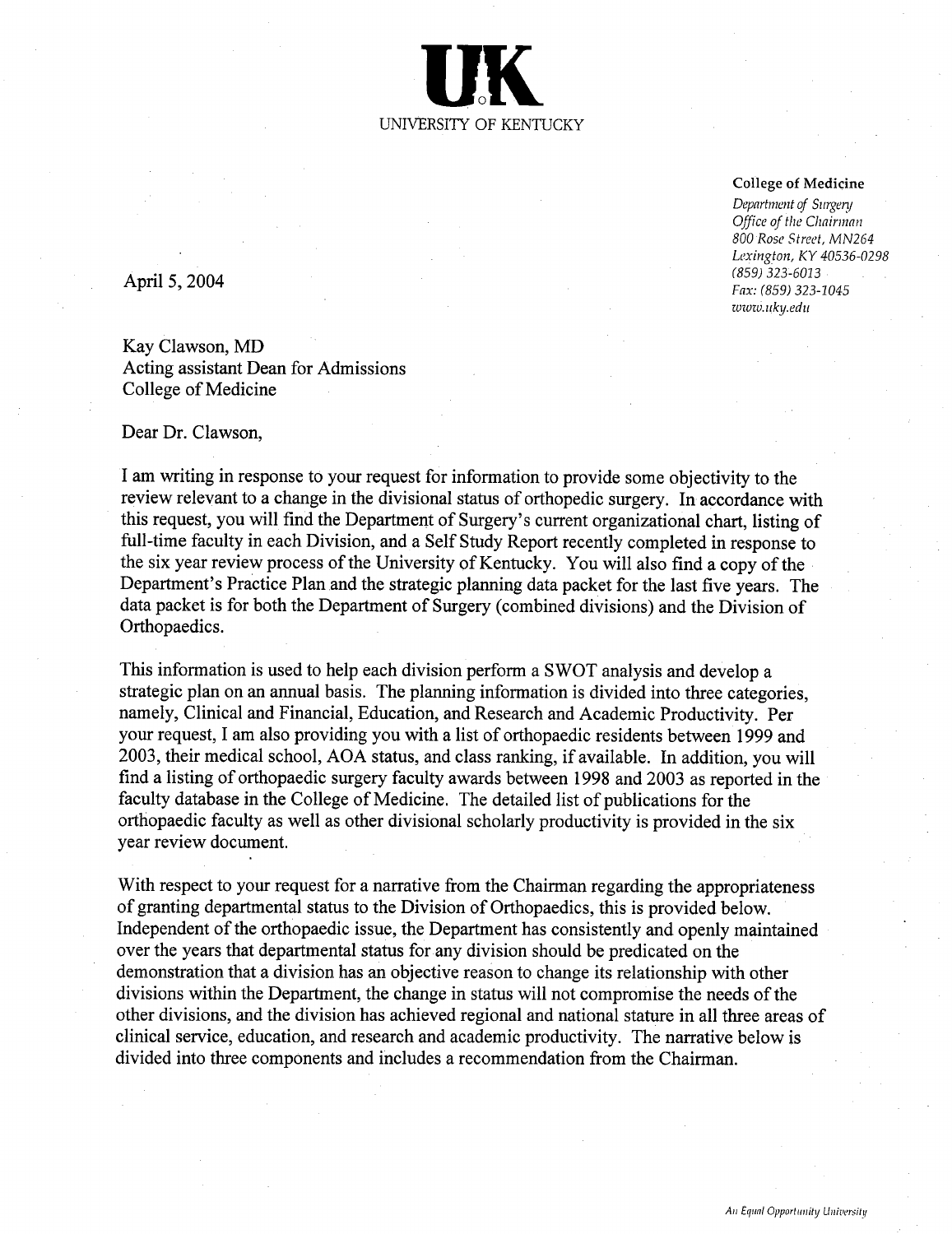Kay Clawson, M.D. April 5, 2004 Page 2

## Chairman's Perspective on the Current Department Organizational Structure.

The Department of Surgery consists of eight surgical specialty divisions and one section. The Chief of each Division, along with his/her faculty, are responsible for setting and defining the mission and vision of the division and developing strategies, goals and objectives that will enable the specialty to achieve regional and national prominence. The role of the surgery department chairman is to mentor each Chief and assist them in their efforts to achieve their goals through the application of departmental resources, institutional and national influence.

This organizational structure and the role of the Chairman have facilitated an integrated planning process that has been rewarding to both the hospital and medical school. It has facilitated a sense of cohesiveness and collegiality among the department's faculty and housestaff that is absent in the majority of medical schools today. As a result, there are excellent working interactions and educational relationships between, for example, Neurosurgery and Orthopaedics in spine surgery; Orthopaedics and Plastic Surgery in hand surgery: Plastic Surgery, ENT/Otolaryngology, and General Surgery in head and neck cancer surgery; and Cardiothoracic Surgery, General Surgery, and Neurosurgery in vascular surgery to name just a few. This atmosphere of collegiality and the absence of adversarial roles among the divisions is a major strength of the department and has been an important asset instrumental in attracting highly competitive faculty candidates and residents from more prestigious institutions.

## Chairman's Overview of the History of the Division of Orthopaedics and Its Current Status

In 1999 Dr. Herbert Kaufer announced that he would like to step down as the Chief of the Division of Orthopaedics, which was consistent with his plans for retirement. At the time, the Division was segregated into two distinct sections, namely, general orthopaedics and sports medicine. A search committee was formed and a number of candidates were identified. Several outstanding candidates were interviewed including Dr. Darren Johnson. The issue of divisional versus departmental status was raised and there was concern that the designation of orthopaedic surgery as a division would be an impediment to the recruitment of a nationally known orthopaedic chief.

Despite this concern, the Department was successful in retaining one of its own faculty members, Dr. Darren Johnson, by having him assume a leadership role in the division. As part of this recruitment. Dr. Johnson articulated a vision that focused on increasing clinical volume and fostering sub-specialty orthopaedic care. The plan also included the integration of the section of sports medicine with the rest of the division. This plan became part of the Department's 2000 formal strategic planning process in which the development of the orthopaedic division was recognized as Departmental priority among the other surgical divisions.